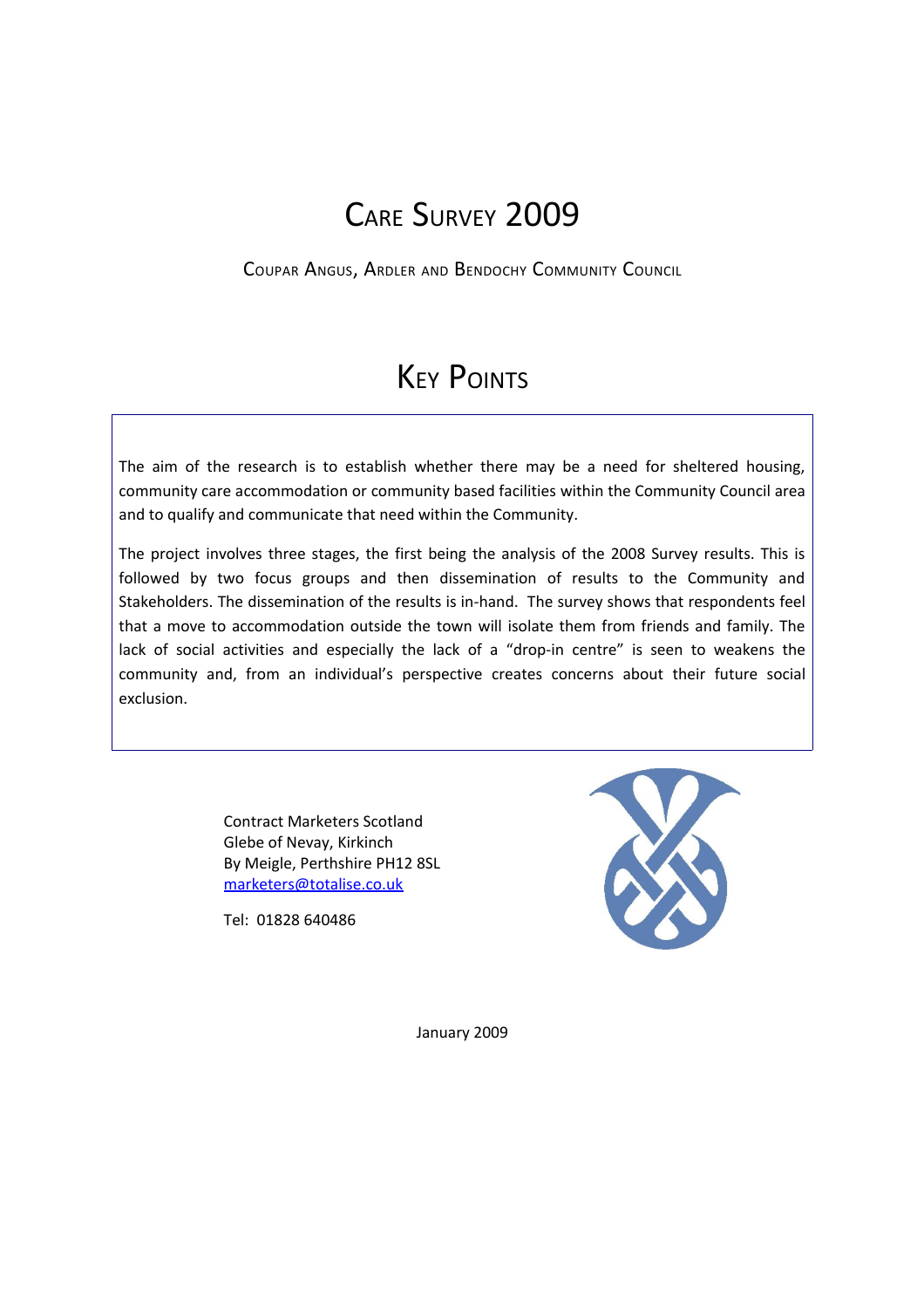## EXECUTIVE SUMMARY

This report seeks to establish whether "*there may be a need for sheltered housing, care homes or community care services and facilities within the Community Council area and to qualify and communicate that need to the Community*".

The findings are based on 136 valid questionnaires and two focus groups from retired and some disabled members of the community.

When asked whether they had "*ever considered living"* in sheltered housing 75 respondents answered no compared with 59 respondents who answered yes. 93 respondents would expect be able to live in Sheltered Housing in Coupar Angus and 34 of these would consider only sheltered housing in Coupar Angus. **All** 36 who expect to live in sheltered housing within the next five years expressed concern about the lack of facilities in Coupar Angus. There is demand from 17 respondents for sheltered housing within two years.

When asked about Care Homes, 67 respondents already knew someone who had entered a care home of whom 20 knew more than 5 people. 97 people would consider a care home in Coupar Angus compared with 24 who answered would not.

In terms of social activity there is a high level of awareness but a low level of attendance. The survey indicates that mobility is one of the issues restricting attendance for local clubs. It is notable that most respondents do not separate between day and community centres and that there is a preference for a "*centre for all age groups, with or without a disability*".

The survey shows that respondents feel that a move to accommodation outside the town will isolate them from friends and family. The lack of social activities and especially the lack of a "drop-in centre" is seen as weakening the community and, from an individual's perspective creates concerns about their future social exclusion.

Based on population figures it is estimated that the Questionnaires represents approximately 28% of the potential number of retirees in the town. However they exclude anyone in Ardler or Bendochy and does not represent disabled members of the community. So while the survey is statistically significant, it underestimates the demand – especially for sheltered housing.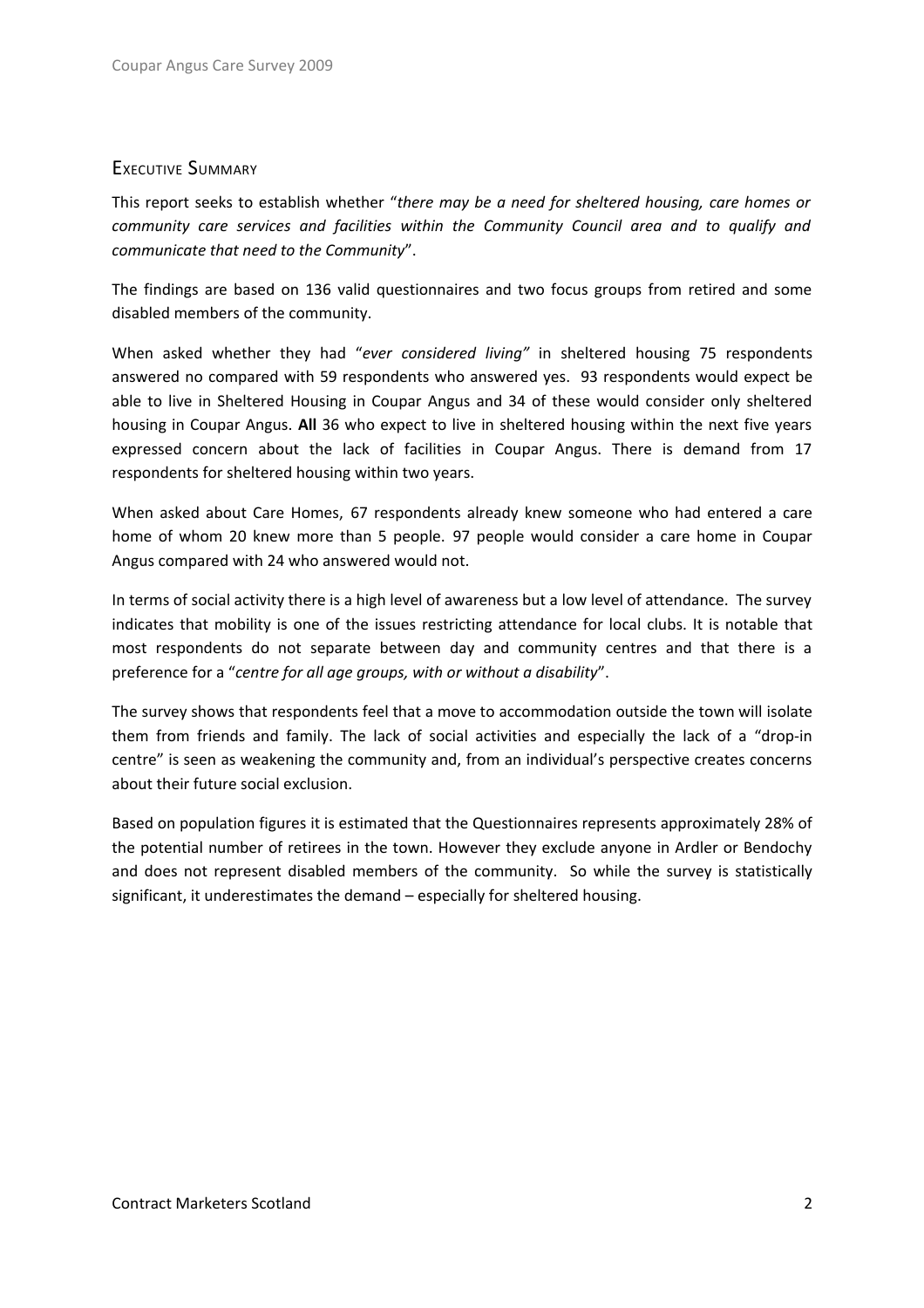#### Introduction

The intention of this project is to assess the need for a range of care accommodation, facilities and services in Coupar Angus. These are to include sheltered housing, care home accommodation and well-being, leisure and social facilities identified by the community. The report has been prepared by Contract Marketers Scotland who have provided the additional marketing resources and expertise to analyse survey data, fill in gaps from the original survey and to identify a way forward that meets the needs of the Community. This report has been completed with support from the Scottish Community Action Research Fund.

## **METHODOLOGY**

The findings are based on two forms of primary research; questionnaires undertaken within the community and focus groups. The first stage of the analysis is based on 136 valid returns from the survey of 153 questionnaires conducted in October and November 2008. This survey was undertaken by members of the Community Council under the guidance of SCARF. Like any Survey there are limitations to both the depth and the extent of the information gathered. Focus Groups have been added to minimise this impact and to address the following limitations:

The survey targeted two groups – elderly people and people with disabilities. The members of the survey team pooled their knowledge of who might fit these categories, and then contacted them individually. Approximately two thirds of participants completed the survey questionnaires in the context of an interview in their own homes with a member of the survey team. The remaining third chose to complete the questionnaires unaided. These were later collected by the survey team.

The views of disabled and especially the younger members are not represented by the questionnaires nor is there any means to separate out disability and age in terms of the participants. This is partly a reflection of the sensitivity of gathering such information through questionnaires. The concerns of this group have been addressed through the first of the Focus Group.

The survey team consisted of people whose professional or voluntary experience brought them into direct contact with older members of the community. They included the district nurse, a volunteer with meals on wheels, a church elder and three community councillors. The nature of some of these jobs may have impacted on choice of participants, tending towards people with health and mobility problems. Therefore it would not be possible to say with certainty that our survey sample was representative of all elderly people in Coupar Angus.

In general the data gathered can be described as "judgemental" because it represents the views of older members of the community towards Sheltered Housing, Care Homes and Community Facilities. The fact that over 136 responses have been gathered means that the information is statistically significant in terms of this age group.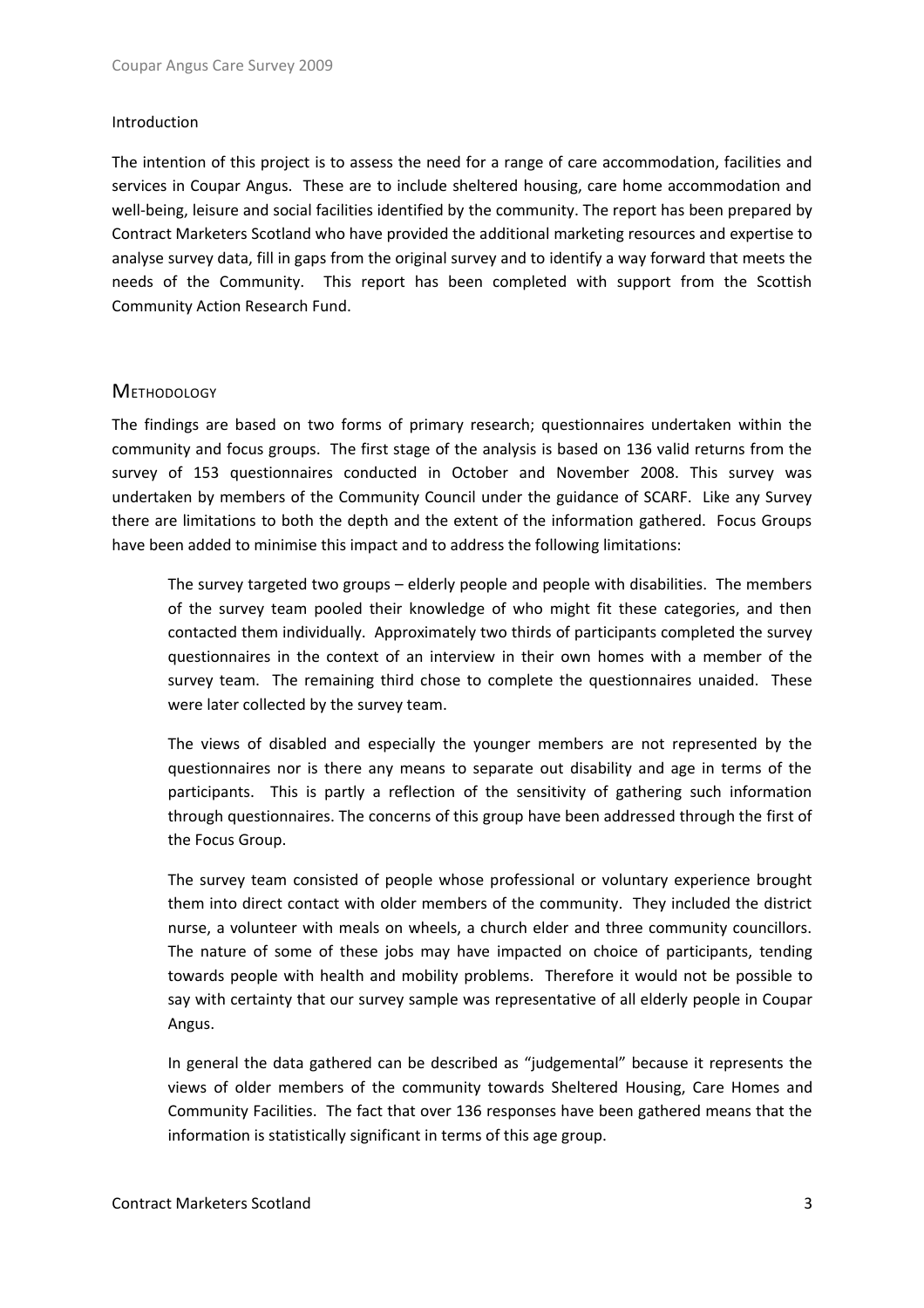There are gaps in the questionnaires gathered especially those relating to age and for questions 17 -21. There are also inconsistencies in the method of gathering information – whether these are face to face interviews of self-completion. This has reduced the number of viable questionnaires from 153 to 136, which is still significant number.

The questionnaire was divided into four parts;

- 1. The need for Sheltered Housing
- 2. The need for Care Homes
- 3. Social Activities
- 4. The need for Day Centres or Community Centres

This information is supplemented by Focus Groups which were used to investigate issues arising from the Questionnaire. A summary of points arising from the focus groups and a summary of the points discussed is provided in [Appendix](#page-13-0) 1 and Appendix 2. Focus Groups comments have been added to the Findings since the Focus Groups were used to further investigate issues arising and gaps in collection of the questionnaire.

This survey deals with the attitudes and concerns of individuals and this means that the survey does not report individual needs. The contribution of those taking part is greatly appreciated and the information provided is not attributable and it is not reported on an individual basis. This report should be viewed as a community centred study  $-$  it reports on collective needs and attitudes towards care and well-being.

**FINDINGS**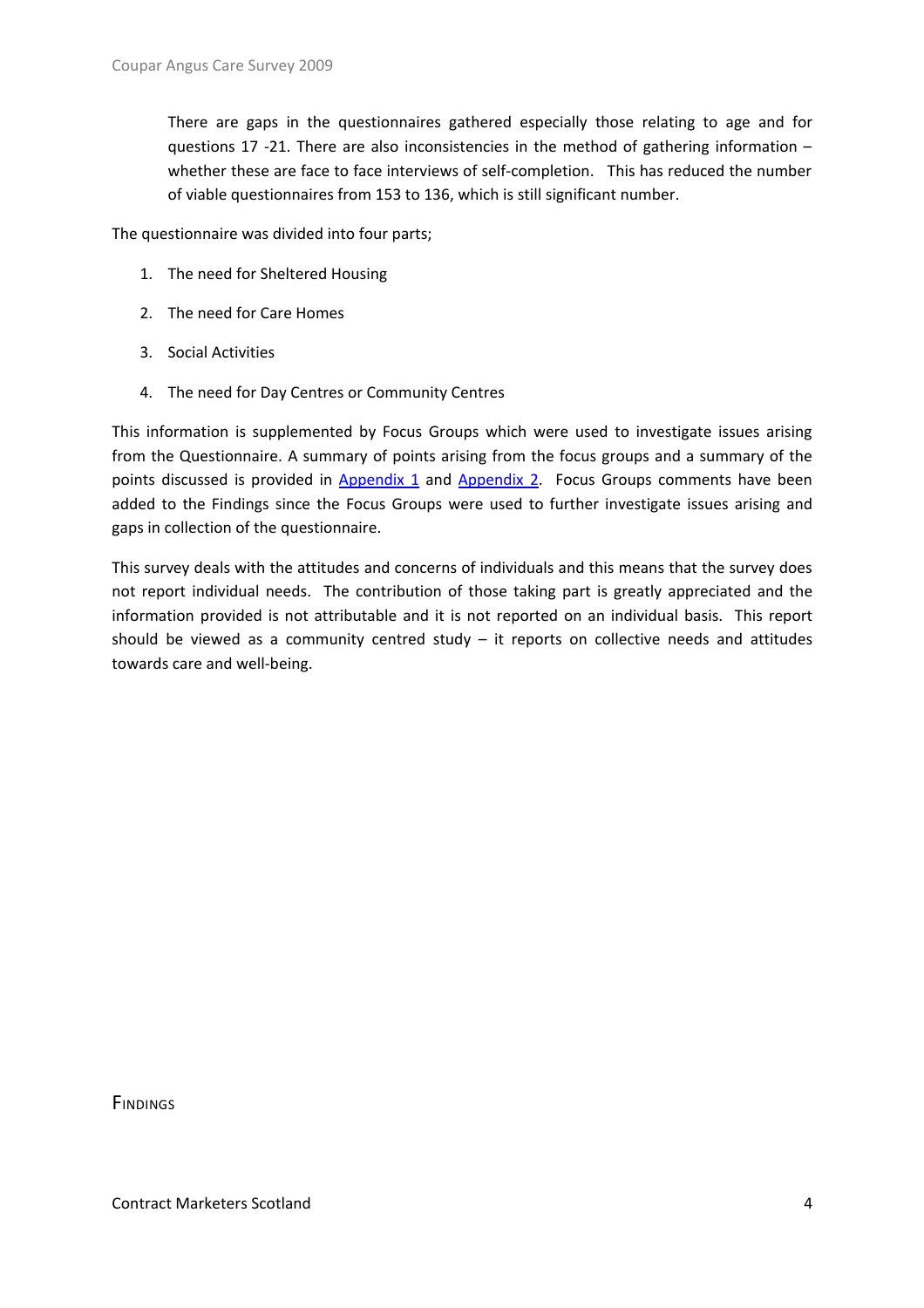## 1. **SHELTERED HOUSING**



There is a correlation between those people who have considered living in sheltered housing and those who in the future might wish to live in sheltered housing. When asked whether they had ever considered living in sheltered housing 75 respondents answered no and 59 respondents answered yes. In response to the question [4] "*at some point in the future might you want to live in sheltered housing*", 93 answered yes and only 28 answered no. This indicates a high level of community based concern over the availability of sheltered housing. This indicates that the study encompasses two

groups – those who have a need for sheltered housing and those who may in the future have a need for sheltered housing. Both groups are clearly concerned over the lack of facilities.

A more telling statistic is the timeframe within which people expected that they may wish to live in sheltered housing or care homes. This gives an insight into the age profile of those surveyed and the community level experience of sheltered and care homes. What is important about this information is that it implies that the availability of sheltered housing and care homes affects both the individual who may need to use it and those who may be their friends or relatives.

**The survey indicates that 93 expect to live in Sheltered Housing in Coupar Angus and 34 of these would only consider Sheltered Housing in Coupar Angus.**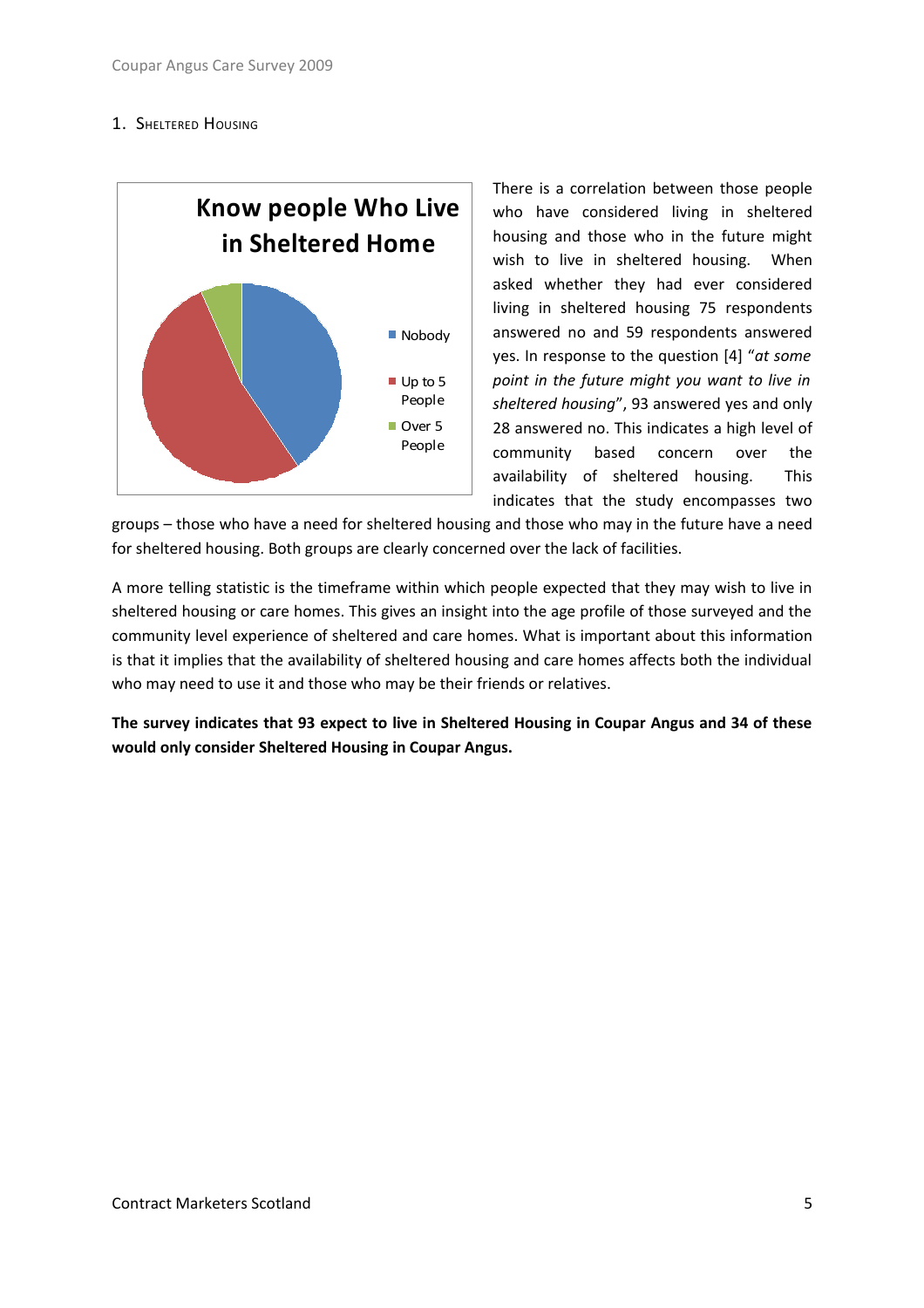

The Survey shows that there is immediate demand from 17 respondents who are looking for sheltered housing within the next two years. 23 people might need to live in Sheltered Housing within 5 years, 30 between 5 and 10 and a further 24 in over ten years. Every one of the 36 people who expect to live in sheltered housing within the next five years expressed concern about the availability of facilities in Coupar Angus. An alternative perspective is that of the 25 people who were not worried about the availability of sheltered housing in Coupar Angus, 9 expected to move in 10 years or longer and 15 did not reply.

Overwhelmingly the respondents would prefer local provided Sheltered Housing. There is resignation that when the times comes, despite any personal choice, the sheltered housing will be in Blairgowrie.

"I was living in sheltered housing in England for 3 years. I know quite a few people in the area. That would be a reason for staying in Coupar Angus – if I had the choice."

"Blair is depressing, horrid. I'd sooner go to PRI where it's nice and bright."

"It's a shame to have to leave your home town to get the service you need."

## CARE HOMES

The number who knew someone who had entered a care home was 67 of whom 20 knew more than 5 people. This compares with 36 who did not know anybody. 33 did not answering the question.

The number of respondents who would consider moving into a care home, even if it meant leaving Coupar Angus, is 66 compared with 62 who answered no. The number that would consider a care home in Coupar Angus is 97 compared with 24 who answered no. 89 respondents noted that this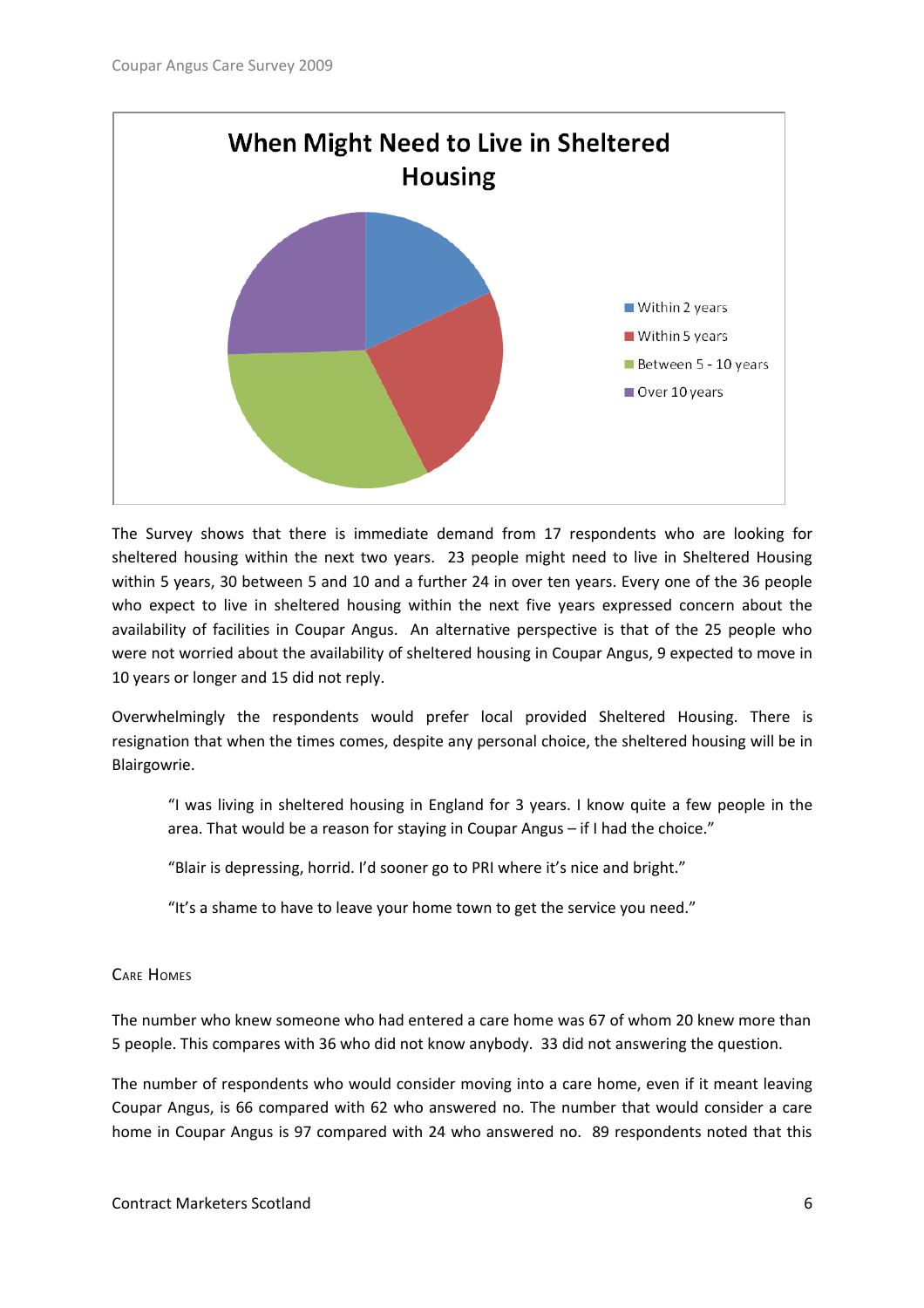was a concern, compared with 28 who did not. Of these who were not concerned about Care Homes in Coupar Angus, half (14) were willing to go outside Coupar Angus.

It is notable that there are more comments about the need for a care home to be in Coupar Angus in order to be close to family and friends. Comments include:



"If you have lived all your life in Coupar Angus it would be anguish to leave it should be a home available in Coupar Angus."

"Not got a choice waiting for sheltered housing in Blair, got Parkinsons."

"Moving away from a familiar home away from friends and relatives can have a detrimental affect on some people."

"For folks who have stayed here for years and years, they would prefer to stay here. I have only lived here for six years so less bothered."

This again indicates a clear preference for local care

homes, from those who have always lived in Coupar Angus and who still have family in the area. The qualified answers reinforce the importance of family and friends having access for visits and indicate a worry about the isolation associated with moving away from Coupar Angus. This same feeling of isolation comes through in comments about social activities.

#### **SOCIAL ACTIVITIES**

There is a high level of awareness about the different social activities;

90people were aware of the Lunch Club although only 8<sup>i</sup> indicated that they attended.

- 75 aware of TOC-H and 28 attended showing the importance of this Activity.
- 74 of tea dances and 12 attended.
- 65 of the Indoor Curling and 21 attended.

The high level of awareness further reinforces the importance of local clubs and activities for local people as a means of socialising and "getting out the house"

The question of traveling outside Coupar Angus "put-off" 57 people, compared with 71 who were not put off. Being immobile was an issue for 39 people. Every one of these people was aware of the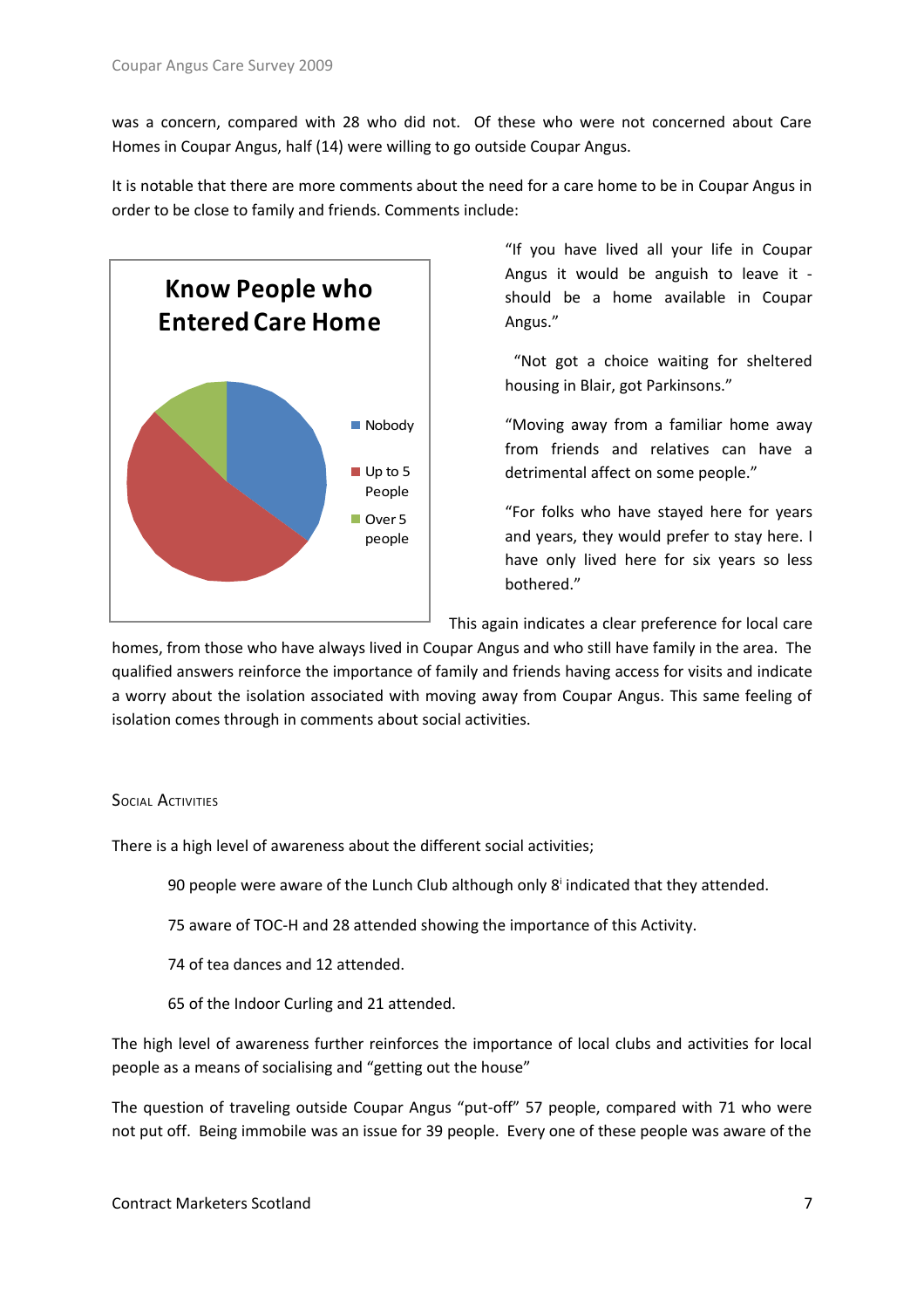different social activities and was limited in their ability to attend. 9 people indicated that they were unable to attend any social activity.

It is not possible to accurately separate out the answers to the question about any priority between Day Centre and Sheltered Housing. The indications are:

51 people placed Sheltered housing over Day Centre 25 place a Day Centre before Sheltered Housing 8 place Care Home over Sheltered Housing

The interpretation to Question  $21^{\text{ii}}$  $21^{\text{ii}}$  $21^{\text{ii}}$  is that 73 (out of 108) responses do not see facilities as being separate but provided as part of the same package of services. The preference is for sheltered housing to be provided with day centre. This response is consistent with both the Focus Groups. The most common response in terms of assistance (q16) was help with transportation and this is clearly a major issue for those members of the community with mobility problems in terms of their ability to socialize. The answers suggest that this includes social events within the community as well as access outside the community. This point is reinforced by the Disabled Focus groups, although all members were (still) mobile, they expressed concern about their own future mobility and also about those who were not so mobile – and who were "isolated".

## DAY CENTRES & COMMUNITY CENTRES

There is a clear preference for a "*Community Centre for all age groups, with or without a disability*". 21 respondents preferred a Day Centre and the reason given was one of "peace and quiet" and "a dislike for noise".

This compares with 73 who preferred a Community Centre. The responses indicate a desire for *"a greater social mix"* and *"people helping one another*". Critically there were fewer than 16 respondents compared with 21 who visit Community Centres activities regularly. Consideration is required with this question since there are inconsistencies with the responses, which may be due to question construction. Comments include:

"Mixed age group is best - all use facility but at different times."

"A better mix of ages, keeps you young!"

"There is no harm with young people mixing with older people. Having a day centre for just one age group can make people feel more segregated and create bad feelings between different age groups."

The Community Centre idea and the social mix were exclusively favoured by both Focus Groups. The consensus is that "*socialising keeps the grey cells active*" although there was concern whether younger people would want to mix with older people. There was no doubt that older people wanted to mix with younger people". What is notable for both Focus groups is the importance of a "drop-in" centre that is associated with any sheltered housing or care home.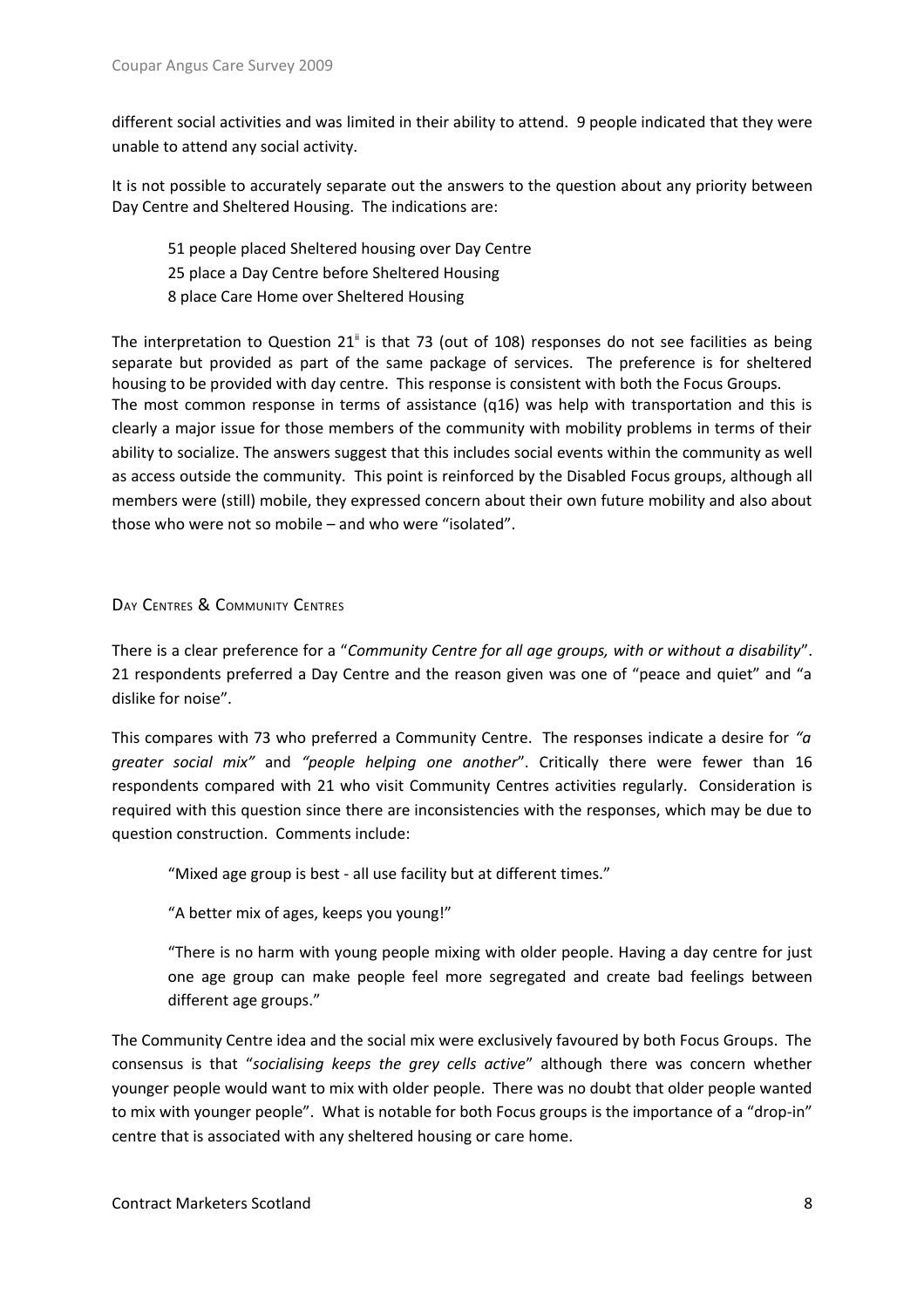The discussion implied a "wee lounge" would have greatest benefit on maintaining a community spirit – regardless of where this was situated. At the same time a "drop-in" centre could provide well-being services such as podiatry and other therapies.

## A DROP-IN CENTRE

It is notable that both the Focus Groups saw social facilities and "well-being" as being key issues. The second focus group of older residents would welcome sheltered and care homes but the majority of the discussion was on having access to social and well-being facilities in Coupar Angus. They feel that "*Coupar Angus looses out compared with the rest of Perthshire*". One of the comparisons made was with Alyth, which was felt to be a stronger community. It was noted that Alyth has a lunch club with "65 members who pay £1 each". It was also noted that the Alyth has its own cook and provides a "full Christmas lunch for £3.00" and "even the pub does community lunches".

One model discussed was the Strathmore Centre for Youth Dialogue, a "drop-in centre" in Blairgowrie. Whilst this was for young people, it was developed as a neutral place and received over 600 visits a month. It was open  $12 - 18.00$  (28 hours a week) and had funding of £25,000 a year to operate out of a rented shop in town. It was suggested that this might provide a model for providing support to this older group.

It was noted that a community centre would provide a focus for existing activity within Coupar Angus. The curling club ('New Age Kurlers') had proved popular and was being run by 2 volunteers. The original Toc-H was currently looking for funding to (re) purchase its premises and both the Scout Hut and the Town Hall were occasionally used for events. The Community Council has also been running the Freedom Coach with grants from the Carmichael Trust and the Community Council. However it was felt that these activities needed a "home" and a regular schedule of activities to suit the needs of different groups.

A community centre was also a consideration for the disabled group. As well as socialising this group was concerned with "well-being". For disabled members of the community a community centre could provide a "therapy centre" for alternative therapies, exercise facilities and out-of-home health services especially podiatry and Citizens Advise. It might also provide respite care for relatives. It was noted that Fife Council are especially well organised and that although disabled Groups including the Multiple Sclerosis Society Scotland, Macmillan Cancer Support and Scottish Disability Sport offer excellent "therapy" centres, this assumes that members can travel.

The group noted that the Health Centre in Candlehouse Lane provides adequate health care and that advice on housing, welfare and income support were available though the public sector welfare officers. However it was suggested that a community centre could offer help with filling in forms and accessing the right type of support.

Both Focus Groups emphasise that the any community/drop-in facility should include *all* age groups; young people, young mothers, disabled and elderly members of the community.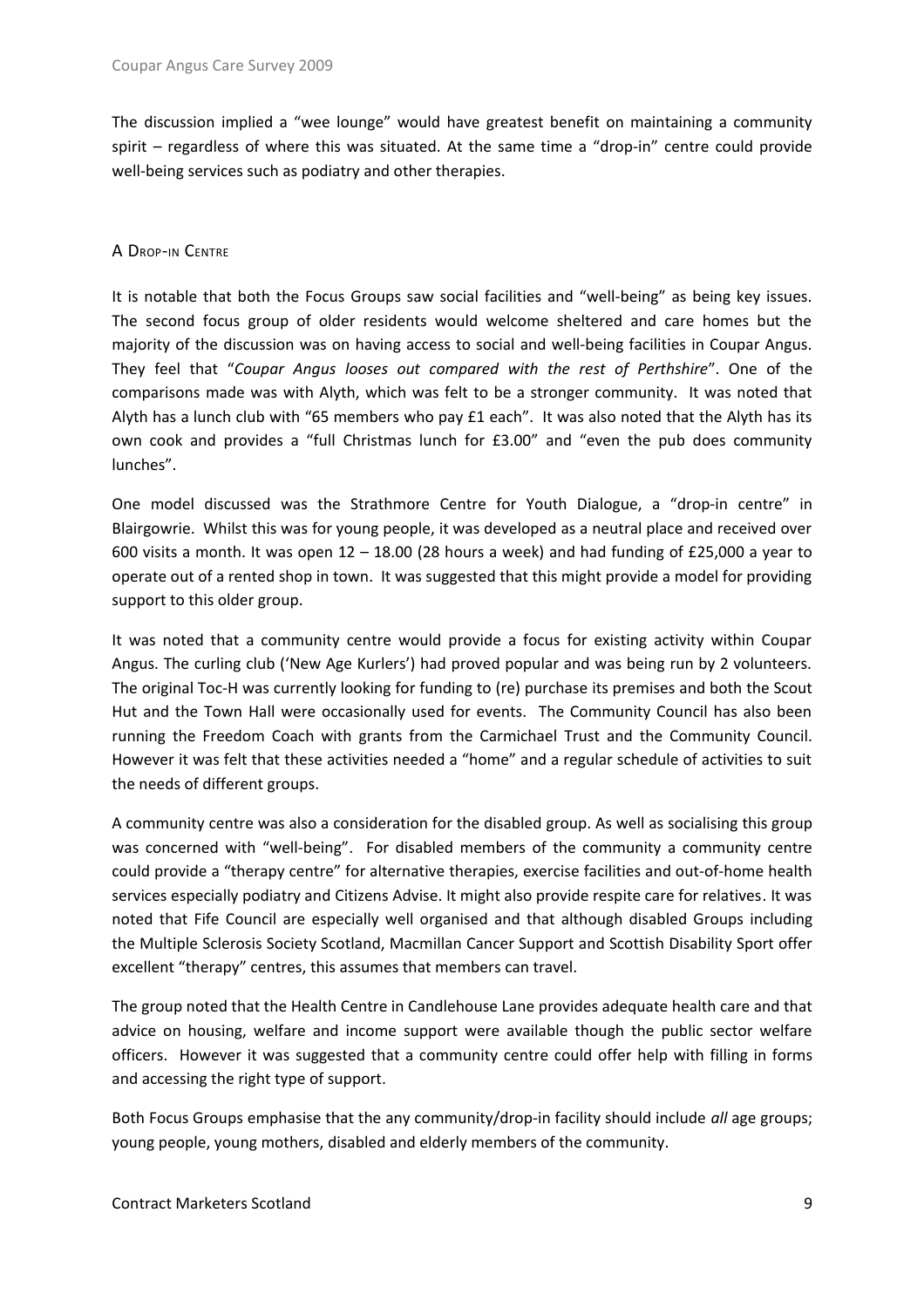## AGE PROFILE



A date of birth has been provided by 77 people, 5 of whom were under the age of 60 years old. The

number of respondents who can be defined as retired and over the age of 65 is 64 (85% pro-rata). 26 people were over the age of 80. Assuming that is representative of those not giving a date of birth, 33% of the respondents are over the age of 80, and almost 72% are over the age of 70.

Separating out the over 70 age group, (56/77) there is no discernable difference in their attitudes towards sheltered housing, care homes and social activities.

According to the 2001 census "*10% of residents in Perth and Kinross were aged between 65 and 75 and a further 8.6 per*

cent aged over 75 years. This compares to 8.8 per cent aged between 65 and 75 and 7.1 per cent *aged 75 and over in Scotland as a whole*."

The 2004 population of the town is estimated as 2,600. Assuming that this survey consists of 85% of retirement age, the number of retirees in the survey is 115 and the estimated number in Coupar Angus is 409. The Questionnaire therefore represents approximately 28% of the potential number of retirees in the town and excludes anyone in the parishes of Ardler or Bendochy.

## ENGAGING THE COMMUNITY

It was noted in both the questionnaire and the focus groups that people from Coupar Angus are less likely to attend social events than people from (say) Alyth or Blairgowrie. The suggestion is that Coupar Angus is a "divided community" (i.e. divided between those who like to participate in community events, and those who don't), and that this can be discouraging for those who organise social and community activities. Alyth, which shares many geographical and demographical characteristics, proves that where demand exists that demand can (or should) be met by the community – for the community.

The question which remains unanswered is what factors reduce participating in Coupar Angus? The Survey indicates that mobility is one such factor. Other suggestions include the regularity of organised events and their available budget. However, the overriding indication is that no one single facility and one single group is taking the initiative to co-ordinate social activities.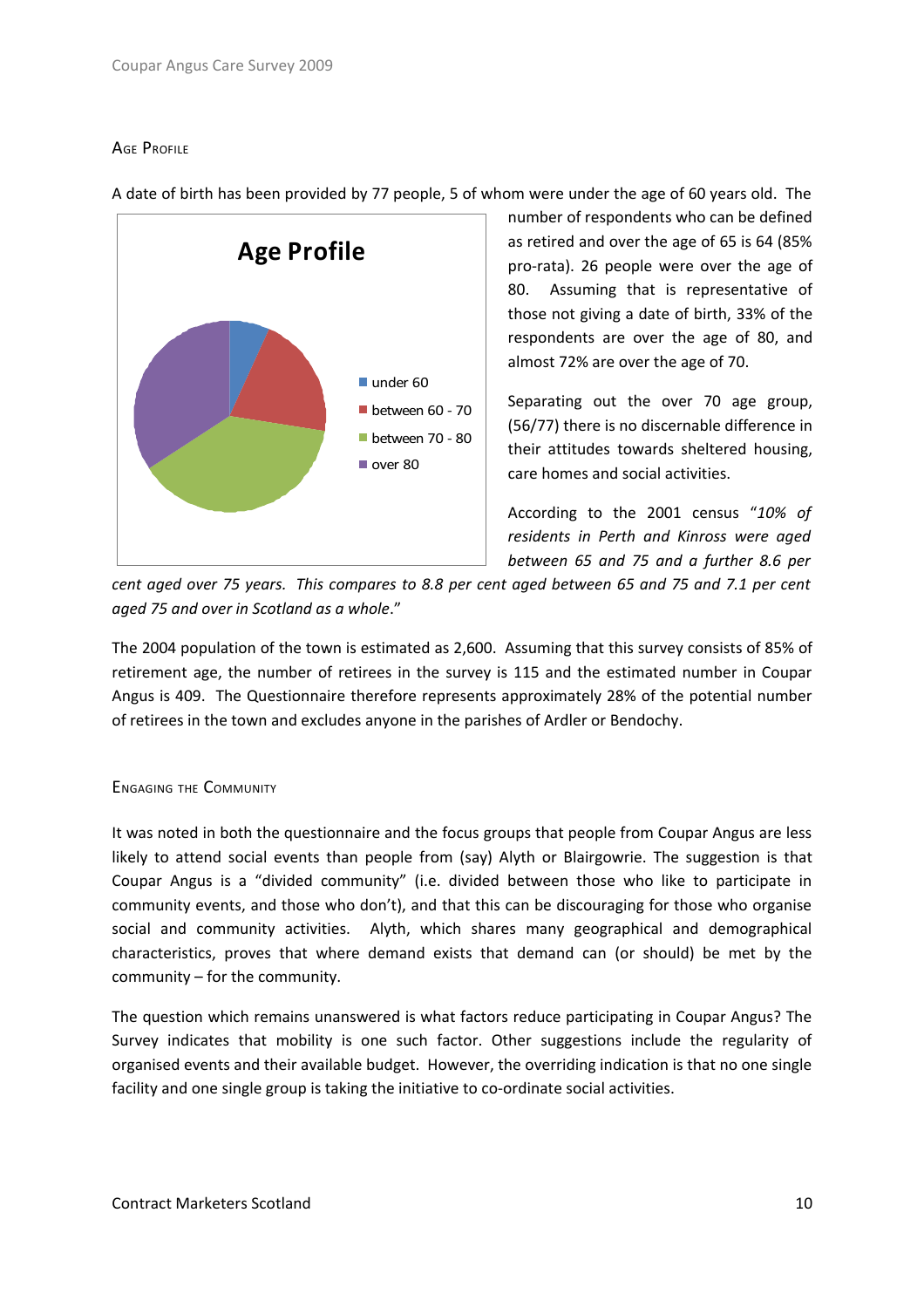The issue for Coupar Angus is that "*the same people are involved in Community Activities*". The suggestion from the Focus Groups is that this needs to be widened out to include more volunteers and encompass a wider group within the community. The missing link would seem to be young people who are capable of helping older people in club based activities eg internet or café.

#### CONCLUDING REMARKS

Combining the Questionnaires and the Focus Groups, this study shows that there is high level of demand for locally delivered Sheltered Housing and care Homes. What it clearly indicates is that local people want locally delivered accommodation and care services and that the age and demographics of the town and surrounding area have the critical demand to support such activities. The number of people who already know someone who has moved into high amenity housing, sheltered housing (89) or care homes (in Blairgowrie) (103) is high.

In terms of providing local accommodation and services, respondents are clearly responding to the idea that a move to accommodation outside the town will isolate them from friends and family. Furthermore the lack of social activity weakens the community and, from a user's perspective, creates concerns about the future social exclusion.

Marcus Thompson Contract Marketers Scotland [marketers@totalise.co.uk](mailto:marketers@totalise.co.uk) February 2009 Report V4

<span id="page-10-0"></span>APPENDIX 1: FOCUS GROUP FOR DISABLED MEMBERS OF THE COMMUNITY

Participants from this focus group had different disabilities in term of mobility or medical conditions. Given the sensitivity associated with various conditions, the focus group members were asked to relate their experiences as members of the community rather than in dealing with the terms of their specific condition. What is evident is the level of consensus that would seem to exist about a missing gap in welfare provision. It is important to note that the views expressed cannot be said to be a representative. Those attended were physically disabled and the views expressed do not cover those with mental disabilities such as autism. Nor can these views be said to represent the views of the disable's carers. The five focus group members were (still) mobile and were active members of their community. However there is no indication that the views expressed would not also be the views of "the silent majority".

This document is not a transcript although the discussion was recorded to insure an accurate representation of individual views. Although it may not be sequential it is based on themes discussed over one and one half hours. The candour of the respondents is appreciated. The views of this group are particularly important since a traditional questionnaire would not be able to extract such diverse groups opinions.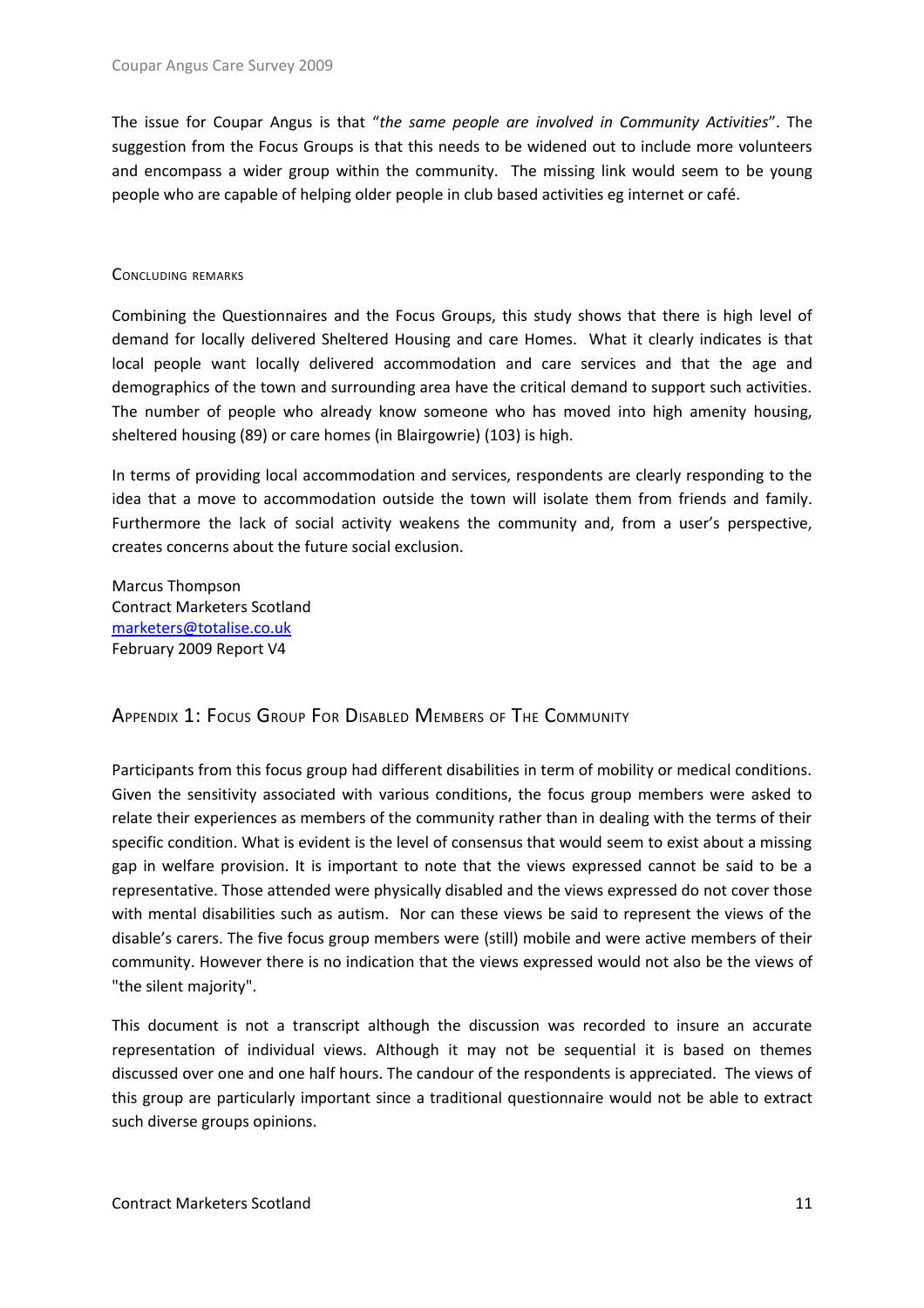## COMMUNITY FACILITIES

There was a clear consensus about the need for the "a drop-in" type of community centre. There was some discussion as to whether it should be adjacent to the health centre or whether it should be part of the "Toc-h" Centre. It was noted that the Toc-h had recently gone into receivership and that £40,000 would be needed to purchase the property. Fundraising was in hand. Toc-h was seen as having an important role in specially the Thursday afternoon meetings. These were mostly for the elderly. The present facility could support approximately 50 people.

## A PLACE TO G<sup>O</sup>

It is generally agreed that the drop-in centre "should be available to all". This suggests a mix of different age groups -- young and old. There was concern from everybody that no such facility existed within Coupar Angus. Each person went to a different location for health, therapy, and exercise and these included Blairgowrie, Perth and Dundee. Concern was expressed that whilst members of this group had access to transport and were mobile, a lot of other members of the community, especially the elderly, would not be able to use facilities outside the town.

## WHAT TYPE OF FACILITIES

There was a lot of discussion about the existing service providers and these would seem to divide into two distinct groups; the statutory agencies and the voluntary support charities. Both provided valuable welfare, financial and physical support. Neither was seen as supporting the "well-being" of the individual and this is where the gap exists within the community.

#### WHAT FACILITIES ARE CURRENTLY AVAILABLE

This discussion took the part of an exchange of information -- something which implies that it is difficult to know what facilities are available to whom when and under what conditions. In effect both the needs and expectations will differ according to the disability and there is insufficient information available to assess this. It was suggested that Fife Council were a model operator.

It was noted that the Relax Group had moved from Coupar Angus, where it used to be available through the school and was now in Rattrey. This meant that it was not available to most of the community. The aerobics class run on Friday was very popular as was the fitness class at the gym. Again these are not readily available or accessible.

One of the biggest concerns is podiatry and the importance of regular visits would be of great benefit not just to those attending this focus group but other members of the community.

The consensus was that to access services you had to travel outside Coupar Angus and this assumes access to private transportation. Buses were not viewed as being convenient for somebody with disabilities.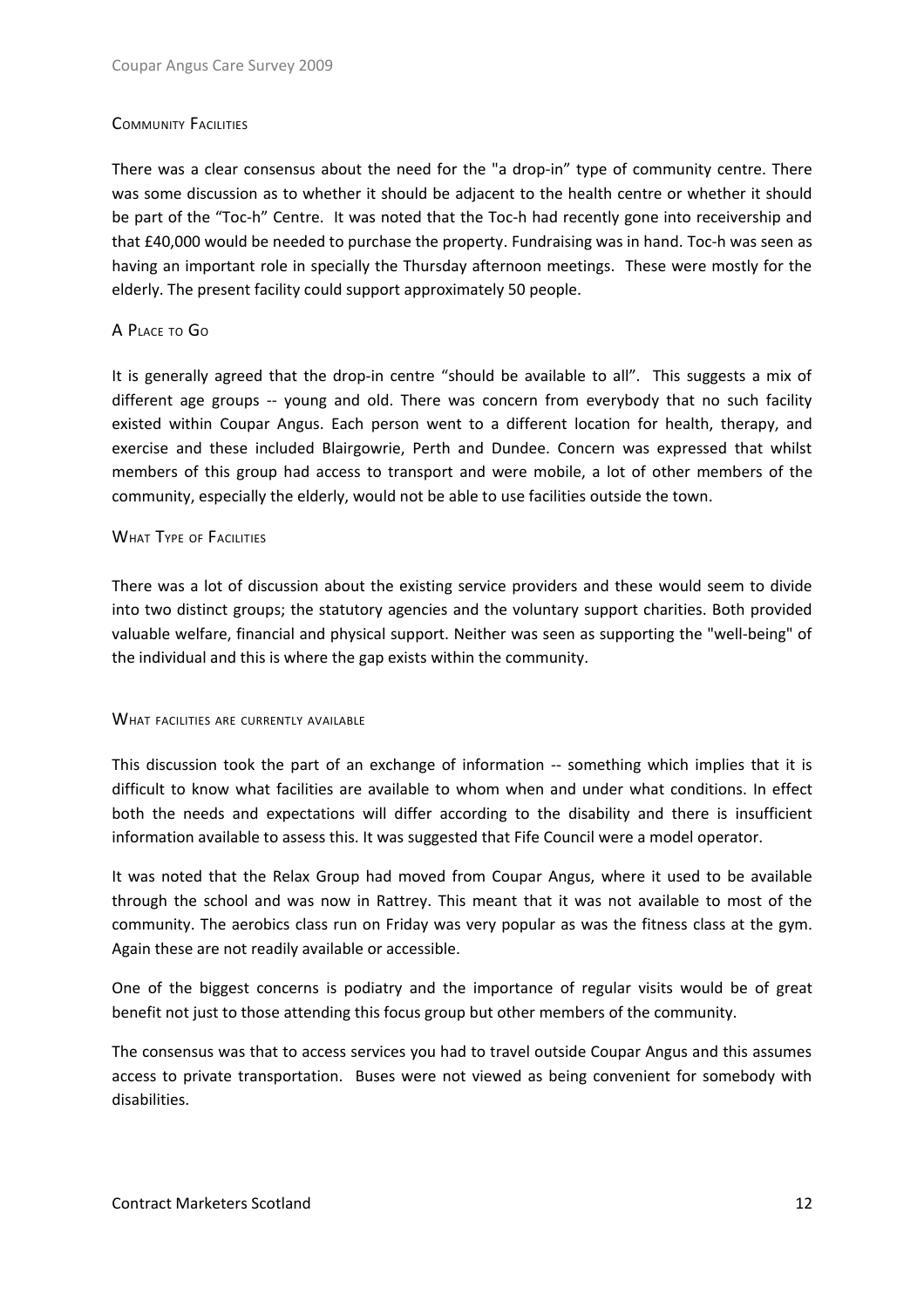## NEW FACILITIES THAT COULD BE PROVIDED BY <sup>A</sup> COMMUNITY CENTRE

The general consensus is that there is a need for a community centre. This would offer [for disabled people] therapy exercise and accessibility to specialist health, welfare and well-being services. These services which are currently provided outside Coupar Angus in Dundee, Perth and Blairgowrie. It was suggested that Fife Council were an example of what could be achieved.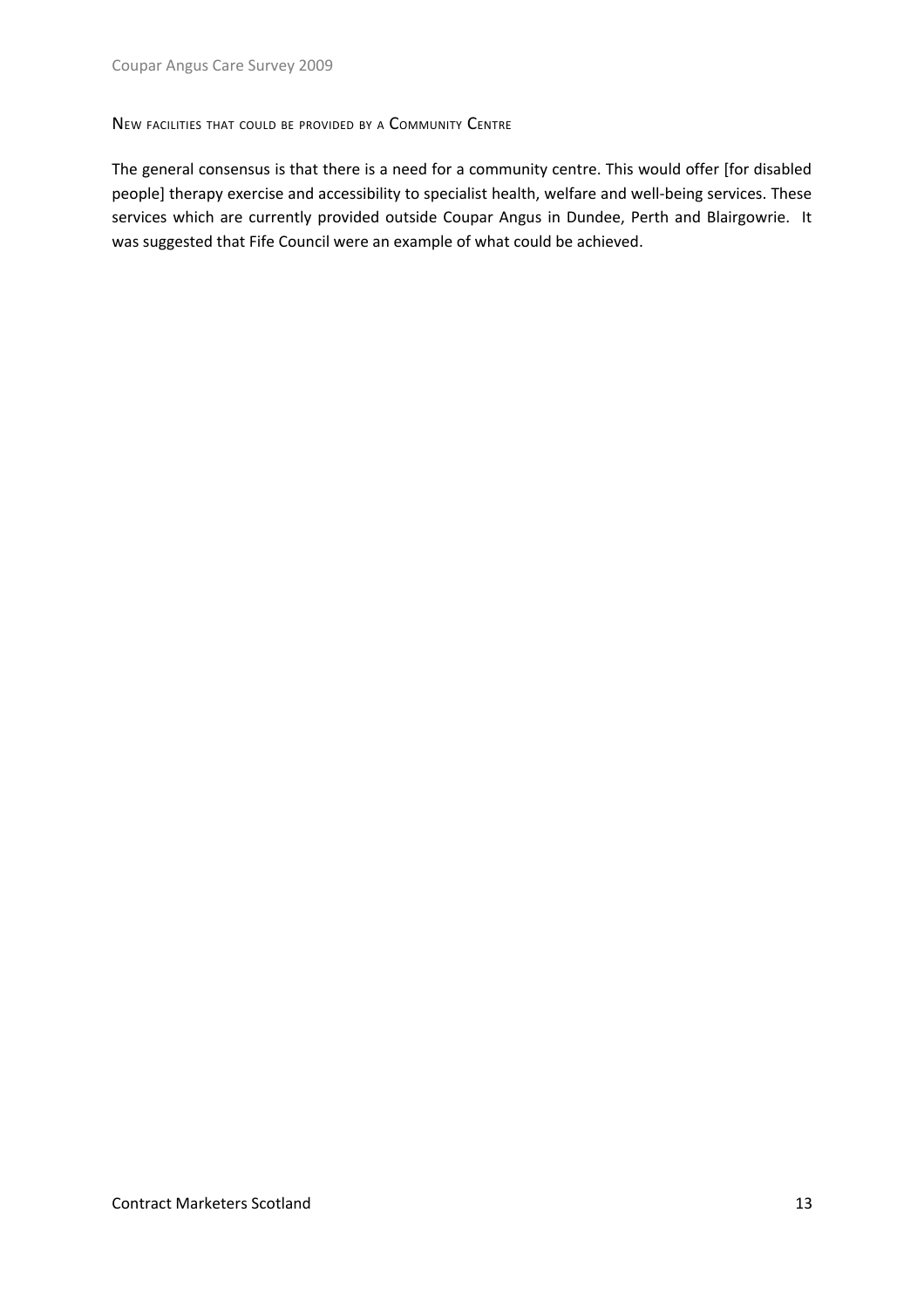## <span id="page-13-0"></span>APPENDIX 2: FOCUS GROUP FOR OLDER MEMBERS OF THE COMMUNITY

Eight people attended this focus group all of whom were actively involved in organizing activities and events within the community. This means that their views represents the older members of the community and that they were also able to talk knowledgeably about the challenges of organising activities for older people in the community. As for the previous focus group the candid comments are greatly appreciated. In line with the previous group, this discussion also focused on community activity rather than sheltered or care accommodation.

#### BEING NEIGHBOURLY

The discussion started off about the need for members of the community to look after one another. It was noted that it was the onus of the individual to look after the welfare of their elderly neighbours. However concern was expressed about the difficulties of looking after somebody who was infirm especially in terms of being able to provide them with physical support to move around. It was noted that high amenity housing, somewhere with a warden, is the ideal situation. The Servite Housing Association and McCarthy Stone were seen as being good models, however with the latter there was a 25 pound charge each month to pay towards a warden. The respondent noted that it was not always clear who in the Council is responsible for adult services and was also noted that people from the country quite often need to move into the town and into high amenity [sheltered] housing.

There was a consensus that all members of the community must "have to have a purpose to get out and socialise".

#### ALYTH AS <sup>A</sup> COMMUNITY

Looking at facilities it was noted that "Coupar Angus missed out in comparison with Alyth". Alyth has a lunch club of 65 people who pay £1 each. This allows them to have cooked meals and even to provide a full Christmas dinner for £3. It was also noted that the public house did a community lunch. This was seen to be a good idea because it was a neutral location. The possibility of using the Enverdale Hotel as venue for Coupar Angus was considered. It was noted that the lunches in Coupar Angus were not subsidised and that's around 20 to 30 people would attend with 12 attending regularly. The overall opinion was that people in Coupar Angus are less likely to attend community events than people in Alyth. The reason for this is not immediately obvious. There was agreement that lunch clubs and other social and community events should be regular -- but this was subject to funding being available and some events needed subsidised to make them viable .

There was overwhelming agreement that what Coupar Angus really needed was a place to meet. This was described as being a "wee lounge" which could be attached to an existing service such as high amenity or sheltered housing.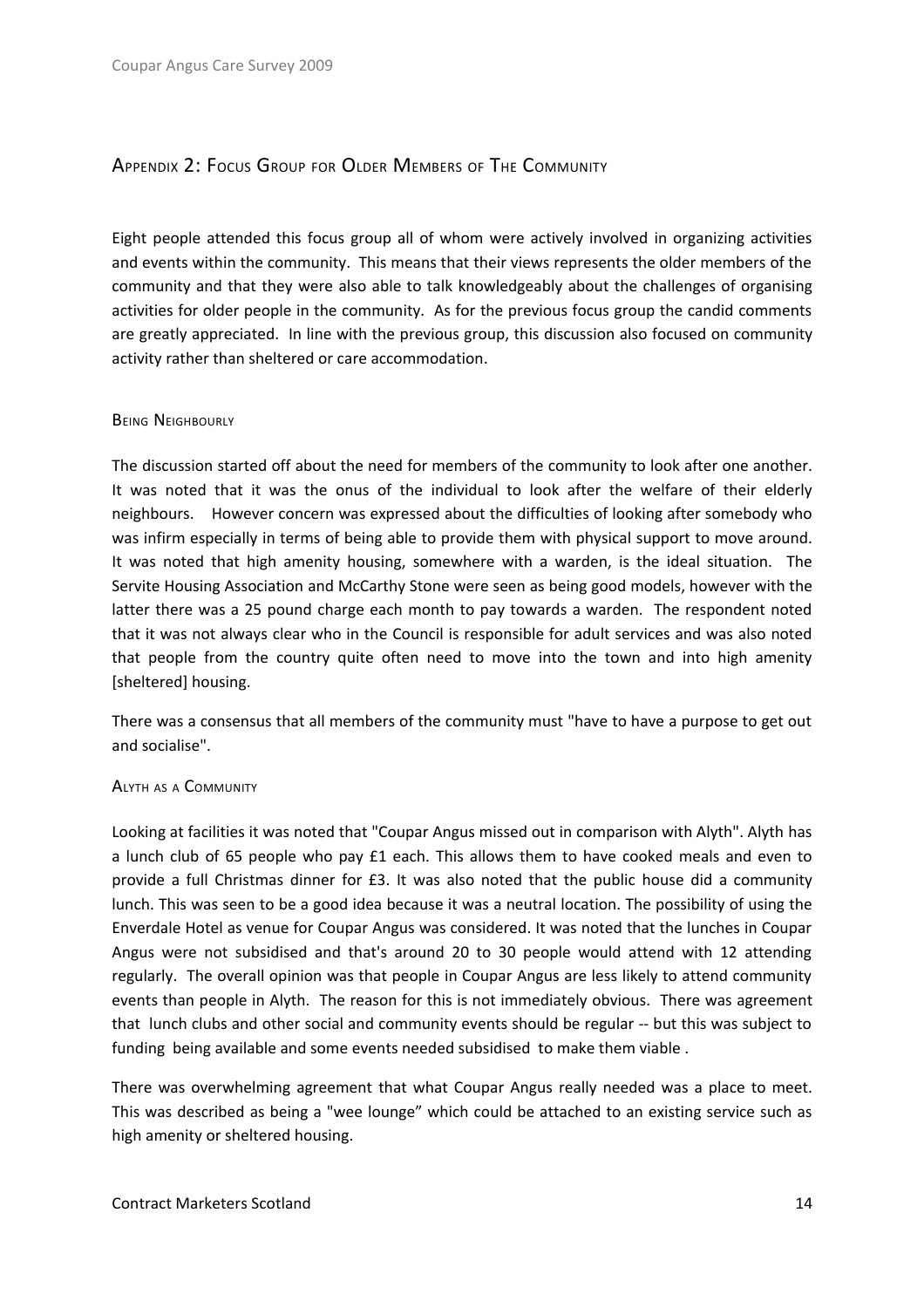#### DROP IN CENTRE

The "wee lounge" should be run as part of a drop-in centre, a neutral point, and somewhere that young people and old people could meet up. For example "grannies bring their kids to the New Age Kurling" and that this was very successful social activity -- but one that was run on a shoestring. The kurling had got a grant, it was run by two volunteers on a weekly basis and that those attending paid £1 for tea biscuits. The benefit to those attending was the opportunity to get out of the house and mix with other people -- an opportunity to avoid isolation.

It was noted that a 41 bedroom residential home was being planned for Coupar Angus and should be ready within 18 months. (This may partly explain why the group's interest was with social activity rather than accommodation].

There was some discussion about location -- it could be behind the Town Hall, Union Place or St. Anne's Hall (?) It could also be associated with the Servite Amenity Housing. What was important, apart from accessibility, was that it should be a dedicated facility for the community.

#### **VOLUNTEERS**

The importance of volunteers was noted and it is suggested that around 12 people within the community were responsible for most of the organised activities. Toc-H was one example of this and the group was currently seeking to raise [up to] £40,000 to buy-out the existing building from the receiver. It was suggested that there were "lots of little groups" and that there was a need for everything to be better coordinated. The example of the Strathmore Center for Youth Dialogue was used to show what can happen if you have a co-ordinator and funding (£25,000). The group has a rented a shop in Blairgowrie and hired part-time staff. Although this is a drop-in centre for young people the same model of the community co-coordinator could work for Coupar Angus. It was noted that this activity which has 600-800 drop-ins each month still relied upon volunteers. Providing transport for selected members of the community was also deemed to be important.

There was consensus that any drop-in centre should not be exclusively for older members of the community, but should be mixed.

#### THE ESTABLISHMENT OF <sup>A</sup> DEVELOPMENT TRUST

When discussing the setting up of a Development Trust, there was a general enthusiasm about the community being able to organise its own events and its own activities. It is not seen as responsibility of (Perth and Kinross) Council to do this. It was noted that an existing core of volunteers existed, but that this core could needed to be increased.

The consensus was if other towns could do it, Coupar Angus could. However it was recognised that there were parts of the community that were excluded from social activities and it was felt that an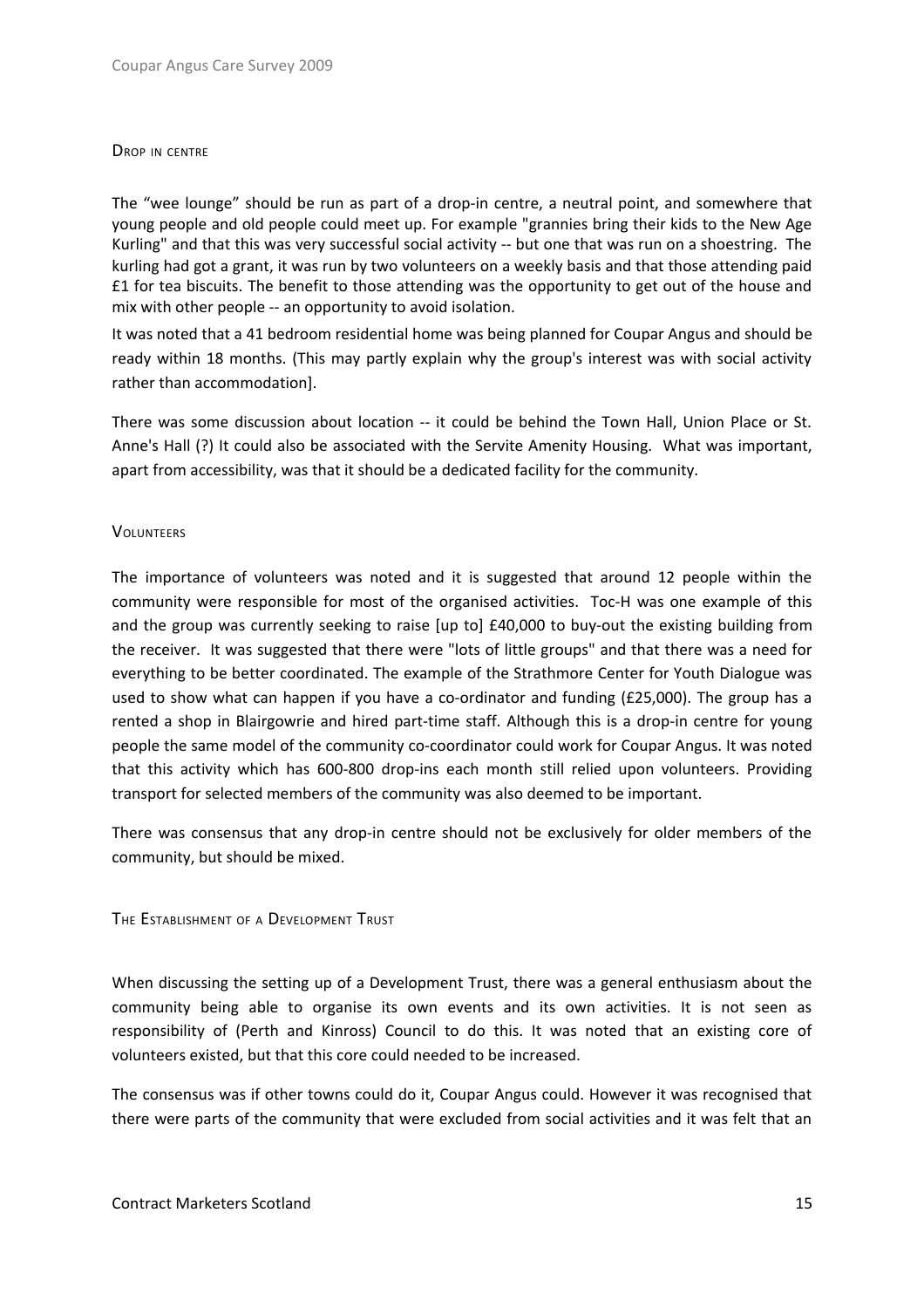effort was needed to engage these older members of the community. It is also noted that the community was changing [again] with the influx of workers from Eastern Europe.